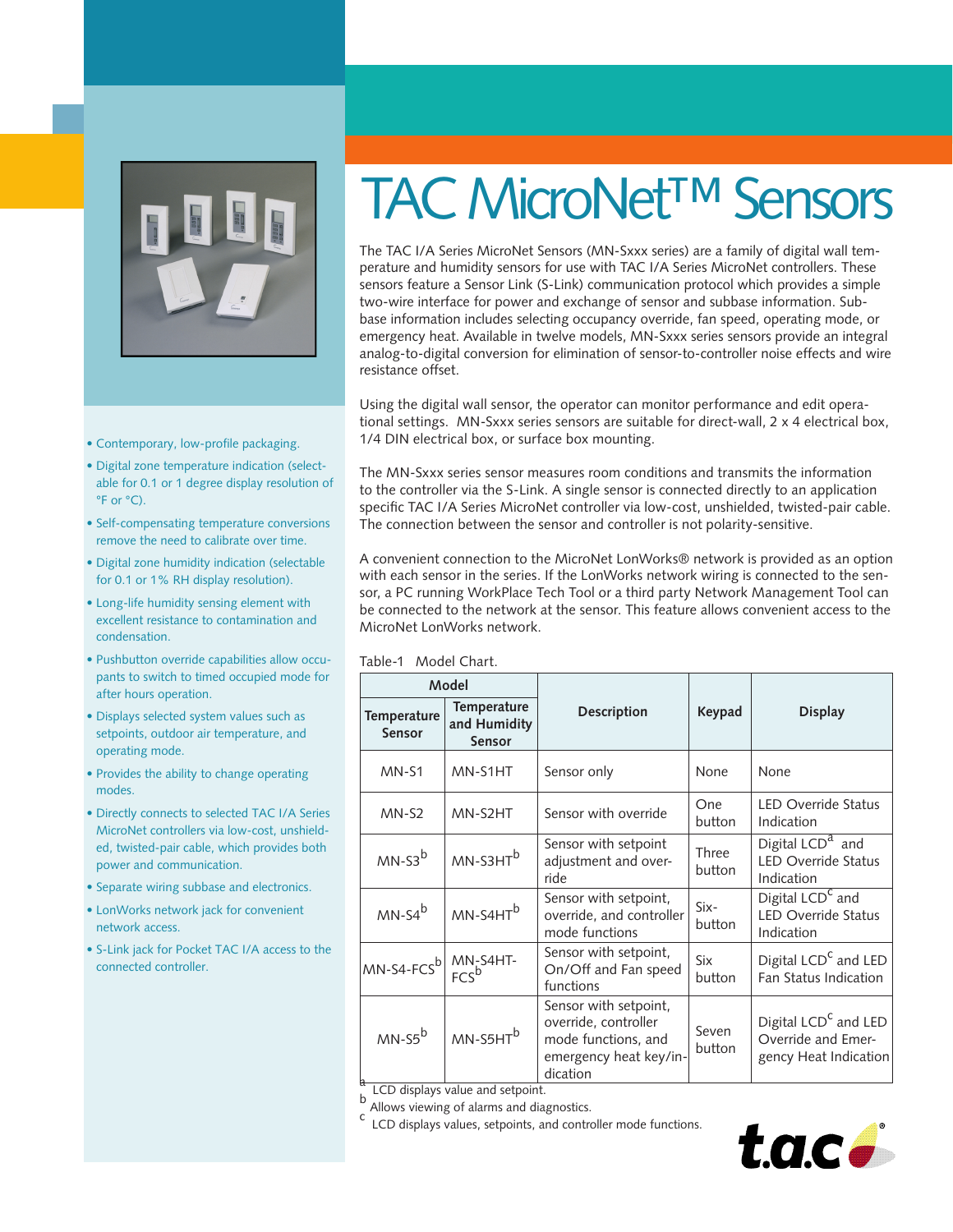#### **SOFTWARE SPECIFICATIONS**

#### **Digital Display (MN-S3xx, MN-S4xx Series and MN-S5xx Models only)**

Custom field-configurable sensor displays.

Auto-ranging of displayed values.

Occupant command capabilities.

Adjustable minimum/maximum limit setpoint values.

Controller driven, automatically configured, customized display/command values (Table-2).

| <b>Model Family</b>          | Value                                                                      | <b>Display</b> | Change           |
|------------------------------|----------------------------------------------------------------------------|----------------|------------------|
| S3xx, S4xx, S5xx             | Zone Temperature                                                           | Yes            | No               |
| S4xx, S5xx                   | Outdoor Air Temperature                                                    | Yes            | <b>No</b>        |
| S4xx, S5xx                   | <b>Percent Humidity</b>                                                    | Yes            | <b>No</b>        |
| $S3xx^a$ , $S4xx^a$ , $S5xx$ | Heating Setpoint, Cooling<br>Setpoint, Unoccupied Heat,<br>Unoccupied Cool | Yes            | Yes              |
| S4xx, S5xx                   | Mode Heating/Cooling/<br>Auto/Off                                          | Yes            | Yes <sup>b</sup> |
| S4xx, S5xx                   | Fan (On/Speed (Low/Me-<br>dium/High), Auto                                 | Yes            | Yes              |

#### Table-2 Typical MN-S3xx, -S4xx, or -S5xx Display/Change Values.

<sup>a</sup> S3xx and S4xx-FCS models have a single setpoint.

 $\mu$  S3xx and S4xx-FCS models have a single setpoint.<br>b S4xx-FCS models do not allow mode changes.

### Communications

#### **S-Link**

Sensor Link (S-Link) communications wiring provides power and communication interface to the TAC I/A Series MicroNet sensor (MN-Sxxx series). It uses two-wire, unshielded cable and is not polarity sensitive. From some sensor models, the user can view and adjust application parameters. Maximum wire length allowed between a controller and the TAC I/A Series MicroNet Sensor is 200 ft. (61 m).

#### **LonWorks Network**

The LonWorks network wiring can be connected to the second set of terminals in the sensor base. This optional connection allows convenient access to the LonWorks network at the sensor.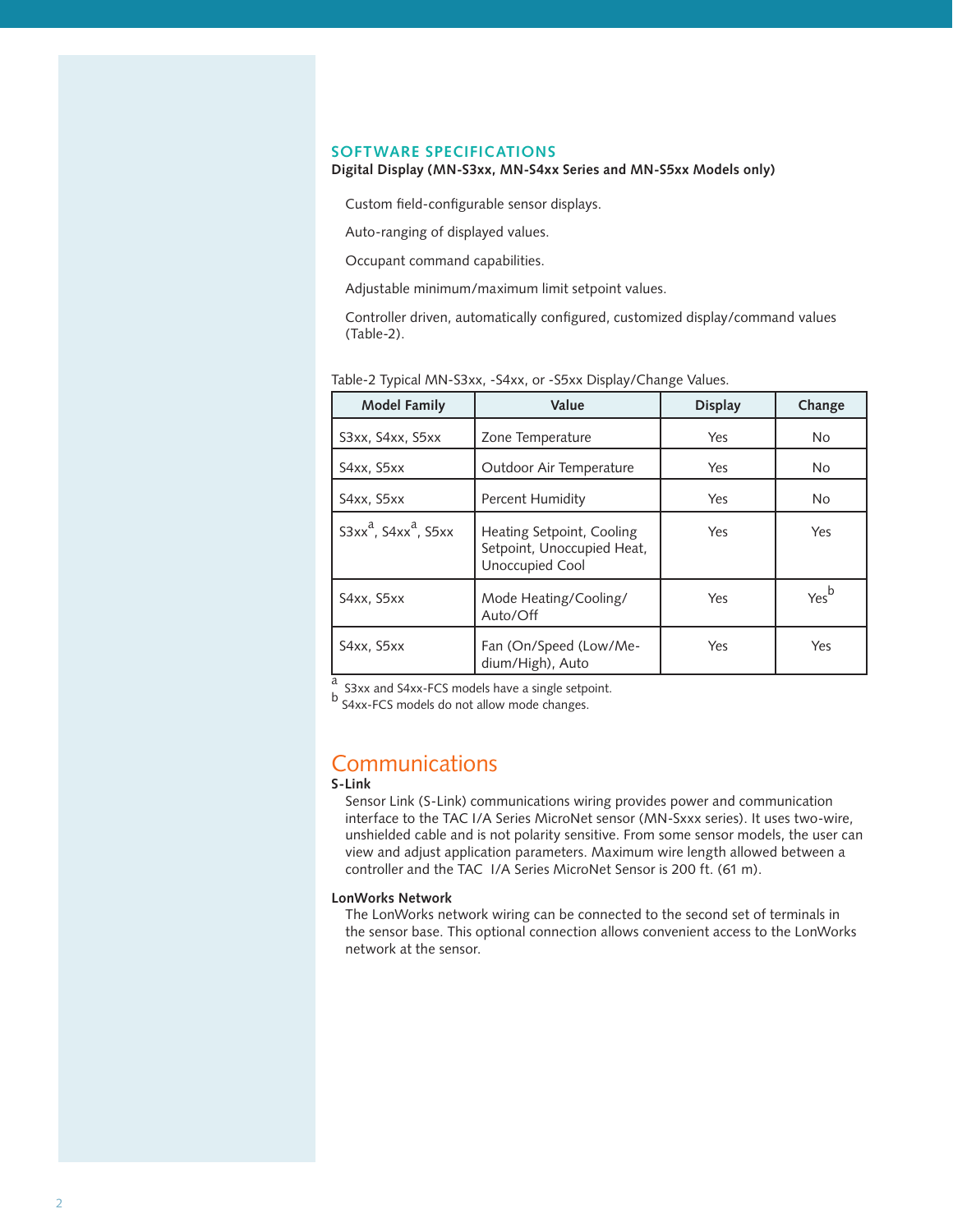## **SPECIFICATIONS**

#### **Temperature Sensor**

**Type**

Precision thermistor.

**Range** 32 to 122 °F (0 to 50 °C).

#### **Humidity Sensor**

#### **Element**

**Type** Thermoset polymer capacitive sensor.

**Accuracy** ±2% RH at 77 °F (25 °C).

#### **Range**

5 to 95%, non-condensing.

#### **Hysteresis**

±1.2% RH maximum.

#### **Immersion**

Extended exposure to equal to or greater than 90% RH causes a reversible 3% shift. Sensor will recover from short term exposure to liquid water or condensation. Repeated exposure will degrade the performance of the sensor.

#### **Dimensions**

4-21/32 H x 3 W x 1 D in (118.5 x 76.2 x 24 mm).

#### **Enclosure**

Conforms to NEMA-1 requirements.

#### **Surge Immunity Compliance**

IEEE C62.41 (IEEE-587, Category A & B).

#### **Agency Listings**

**FCC**  Class B.

**UL Listed** UL-916 (File # E71385 Category PAZX).

UL Listed to Canadian Safety Standards (CAN/CSA C22.2).

**European Community – EMC Directive 89/336/EEC**

**Emissions and Immunity** EN61326

#### **Ambient Limits**

**Operating Temperature** 32 to 122 °F (0 to 50 °C).

**Shipping and Storage Temperature** -40 to 160 °F

#### **Humidity**

5 to 95% RH, non-condensing.

#### **Wiring Terminals**

Four (4) screw terminals. AWG #18 to #24 (0.823 mm2 maximum) wire.

#### **Display**

Setpoints, input spans, and units vary with the controller application.

#### **Range**

-99 to 999 or -9.9 to 99.9.

#### **Units** °F, °C, or %.

**Command Options (S4xx and S5xx Models)** Varies with the controller application.

**System Mode** Heat/Cool/Off/Auto (except MN-S4xx-FCS).

**Fan Mode** Off/On/Speed (Low, Medium, High)/ Auto.

#### **Override**

Occupied/Unoccupied (except MN-S4xx-FCS).

**Emergency Heat** Enable/Disable (MN-S5xx models only).